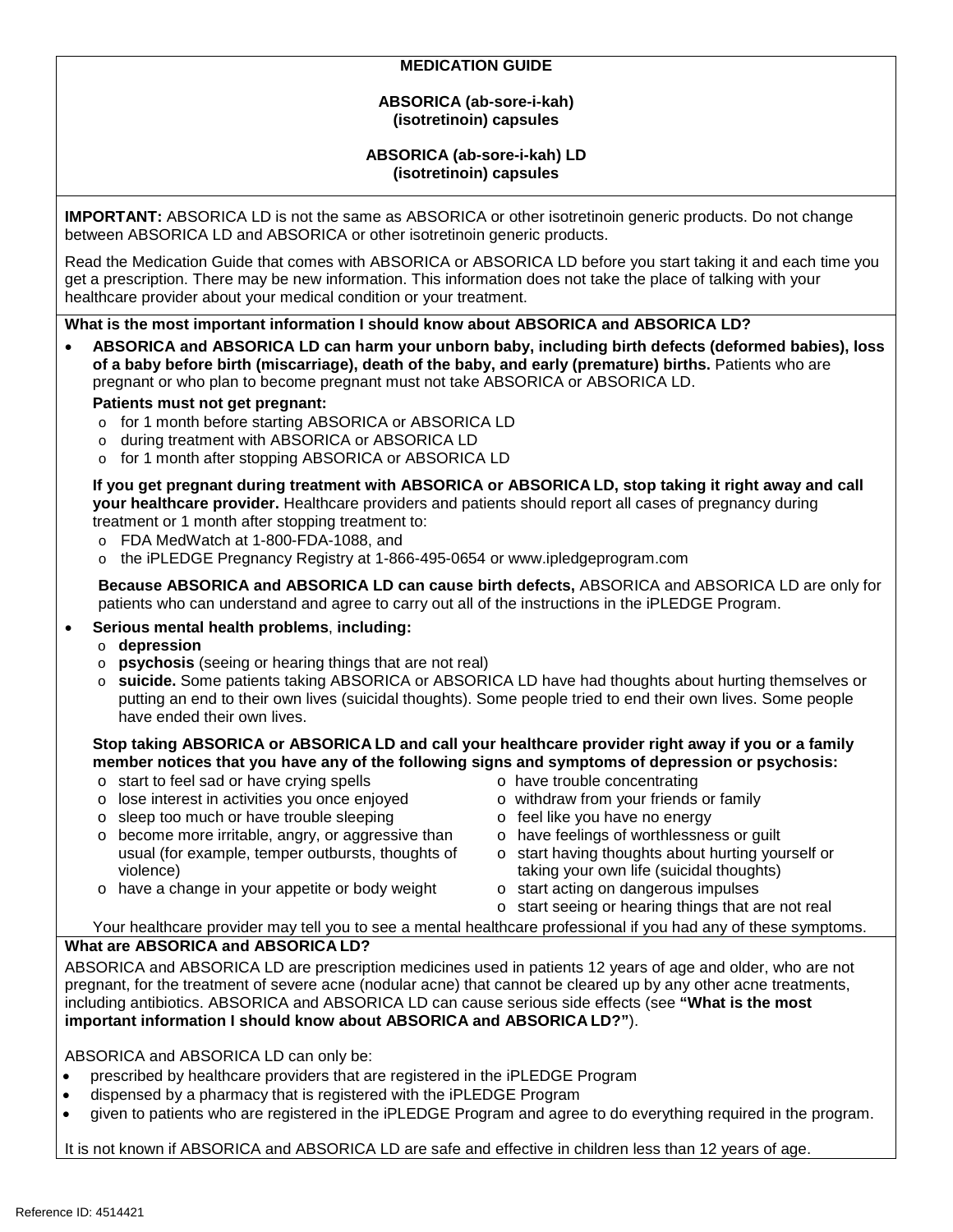#### **Do not take ABSORICA or ABSORICA LD if you:**

- **are pregnant, plan to become pregnant, or become pregnant during ABSORICA and ABSORICA LD treatment.** ABSORICA and ABSORICA LD cause severe birth defects. See **"What is the most important information I should know about ABSORICA and ABSORICA LD?"**
- **are allergic to isotretinoin, vitamin A, or any of the ingredients in ABSORICA and ABSORICA LD.** See the end of this Medication Guide for a complete list of ingredients in ABSORICA and ABSORICA LD.

**Before taking ABSORICA or ABSORICA LD, tell your healthcare provider if you or a family member has any of the following health conditions:**

- mental health problems
- asthma
- liver problems
- diabetes
- heart disease
- increase blood fat levels (cholesterol and triglycerides)
- bone loss (osteoporosis), weak bones or any other bone problems
- an eating problem called anorexia nervosa (where people eat too little)
- food or medicine allergies, including aspirin or tartrazine

**Tell your healthcare provider if you are pregnant or breastfeeding.** Do not breastfeed during treatment or for at least 8 days after the last dose of ABSORICA or ABSORICA LD.

**Tell your healthcare provider about all of the medicines you take** including prescription and over-the-counter medicines, vitamins and herbal supplements, including St. John's wort. ABSORICA and ABSORICA LD and certain other medicines can affect each other, sometimes causing serious side effects.

Do not take the following medicines during treatment with ABSORICA or ABSORICA LD:

- vitamin A supplements
- tetracycline antibiotics

Know the medicines you take. Keep a list of them to show to your healthcare provider and pharmacist. Do not take any new medicine without talking with your healthcare provider.

### **How should I take ABSORICA and ABSORICA LD?**

You must take ABSORICA and ABSORICA LD exactly as prescribed. You must also follow all the instructions of the iPLEDGE Program. Before prescribing ABSORICA or ABSORICA LD, your healthcare provider will:

- explain the iPLEDGE Program to you
- o have you sign the Patient Information/Informed Consent form (for all patients). Patients who can get pregnant must also sign another consent form.
- o give you a pregnancy test to make sure you are not pregnant before you start ABSORICA or ABSORICA LD. You will receive 2 pregnancy tests at least 19 days apart.

### **You will not be prescribed ABSORICA or ABSORICA LD if you cannot agree to or follow all the instructions of the iPLEDGE Program.**

- You will get no more than a 30-day supply of ABSORICA or ABSORICA LD at a time. This is to make sure you are following the ABSORICA and ABSORICA LD iPLEDGE Program.
- The amount of ABSORICA or ABSORICA LD you take has been specially chosen for you. It is based on your body weight and may change during treatment.
- Take ABSORICA or ABSORICA LD 2 times a day with or without meals, unless your healthcare provider tells you otherwise. **Swallow your ABSORICA or ABSORICA LD capsules whole with a full glass of liquid. Do not chew or suck on the capsule.** ABSORICA and ABSORICA LD can hurt the tube that connects your mouth to your stomach (esophagus) if not swallowed whole.
- Your healthcare provider will tell you how long you will receive treatment with ABSORICA or ABSORICA LD. Your acne may continue to improve after treatment.
- If you miss a dose, just skip that dose. Do **not** take two doses at the same time.
- If you take too much ABSORICA or ABSORICA LD, call your healthcare provider or poison control center right away.
- Your acne may get worse when you first start taking ABSORICA or ABSORICA LD. This should last only a short while. Talk with your healthcare provider if this is a concern for you.
- You must return to your healthcare provider as directed to make sure you don't have signs of serious side effects. Your healthcare provider may do blood tests to check for serious side effects from ABSORICA or ABSORICA LD and may stop treatment if you get certain side effects.
- Patients who can get pregnant will get a pregnancy test each month, after you finish your course of treatment, and 1 month after you stop treatment with ABSORICA or ABSORICA LD.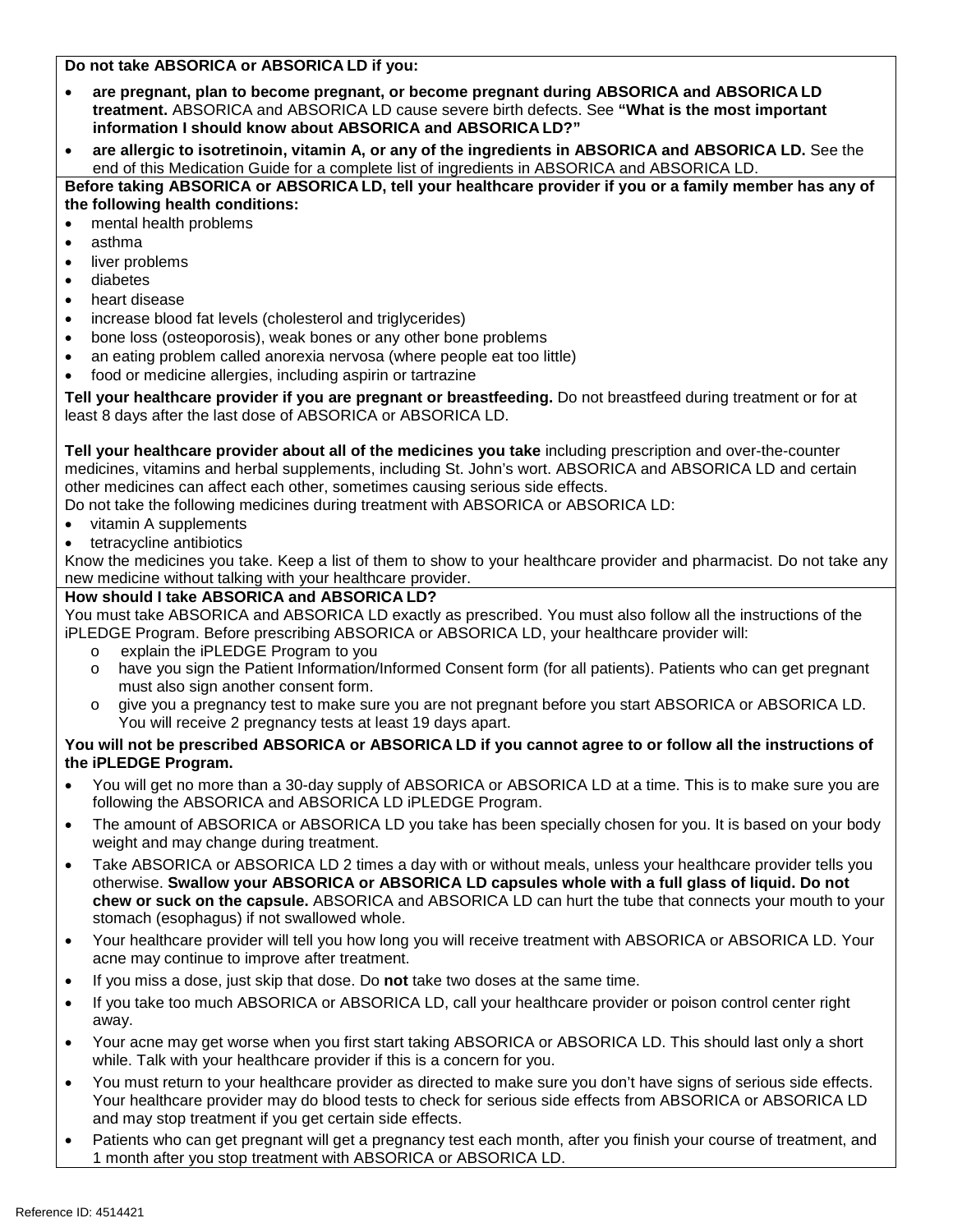|                                                                     | Patients who can get pregnant must use two separate forms of birth control at the same time for at least 1 month<br>before, during treatment, and for 1 month after treatment with ABSORICA or ABSORICA LD. You must access<br>the iPLEDGE Program system to answer questions about the program requirements and to enter your two<br>chosen forms of birth control. To access the iPLEDGE Program system, go to www.ipledgeprogram.com or call<br>1-866-495-0654. |                    |                                                                   |
|---------------------------------------------------------------------|--------------------------------------------------------------------------------------------------------------------------------------------------------------------------------------------------------------------------------------------------------------------------------------------------------------------------------------------------------------------------------------------------------------------------------------------------------------------|--------------------|-------------------------------------------------------------------|
|                                                                     | Talk about birth control options with your healthcare provider or go for a free visit to talk about birth control with<br>another healthcare provider or family planning expert. Your healthcare provider can arrange this free visit, which<br>will be paid for by the company that makes ABSORICA and ABSORICA LD.                                                                                                                                               |                    |                                                                   |
|                                                                     | If you have sex at any time without using two forms of birth control 1 month before, during, or 1 month<br>after treatment, get pregnant, or miss your expected period, stop taking ABSORICA or ABSORICA LD and<br>call your healthcare provider right away.                                                                                                                                                                                                       |                    |                                                                   |
| What should I avoid while taking ABSORICA or ABSORICA LD?           |                                                                                                                                                                                                                                                                                                                                                                                                                                                                    |                    |                                                                   |
| $\bullet$                                                           | Do not give blood during treatment with ABSORICA or ABSORICA LD and for one month after stopping<br>ABSORICA or ABSORICA LD. If someone who is pregnant gets your donated blood, their baby may be exposed to<br>isotretinoin and may be born with birth defects.                                                                                                                                                                                                  |                    |                                                                   |
|                                                                     | Do not take other medicines or herbal products with ABSORICA or ABSORICA LD unless you talk to your<br>healthcare provider. See "Before taking ABSORICA or ABSORICA LD"                                                                                                                                                                                                                                                                                            |                    |                                                                   |
|                                                                     | Do not drive at night until you know if ABSORICA or ABSORICA LD has affected your vision. ABSORICA<br>and ABSORICA LD may decrease your ability to see in the dark.                                                                                                                                                                                                                                                                                                |                    |                                                                   |
| $\bullet$                                                           | Do not have cosmetic procedures to smooth your skin, including waxing, dermabrasion, or laser<br>procedures, during treatment with ABSORICA or ABSORICA LD and for at least 6 months after you stop.<br>ABSORICA and ABSORICA LD can increase your chance of scarring from these procedures. Check with your<br>healthcare provider for advice about when you can have cosmetic procedures.                                                                        |                    |                                                                   |
| $\bullet$                                                           | Avoid sunlight and ultraviolet lights as much as possible. Tanning machines use ultraviolet lights. ABSORICA<br>and ABSORICA LD may make your skin more sensitive to light.                                                                                                                                                                                                                                                                                        |                    |                                                                   |
| $\bullet$                                                           | Do not share ABSORICA or ABSORICA LD with other people. ABSORICA and ABSORICA LD can cause birth<br>defects and other serious health problems.                                                                                                                                                                                                                                                                                                                     |                    |                                                                   |
| What are the possible side effects of ABSORICA and ABSORICA LD?     |                                                                                                                                                                                                                                                                                                                                                                                                                                                                    |                    |                                                                   |
| ABSORICA and ABSORICA LD can cause serious side effects, including: |                                                                                                                                                                                                                                                                                                                                                                                                                                                                    |                    |                                                                   |
| $\bullet$<br>$\bullet$                                              | See "What is the most important information I should know about ABSORICA and ABSORICA LD"?<br>increased pressure in the brain (intracranial hypertension). ABSORICA and ABSORICA LD can increase the<br>pressure in your brain. This can lead to permanent loss of eyesight, and in rare cases, death. Stop taking<br>ABSORICA or ABSORICA LD and call your healthcare provider right away if you get any of these signs of                                        |                    |                                                                   |
|                                                                     | increased brain pressure:                                                                                                                                                                                                                                                                                                                                                                                                                                          |                    |                                                                   |
|                                                                     | bad headache<br>$\Omega$<br>blurred vision                                                                                                                                                                                                                                                                                                                                                                                                                         |                    | o nausea or vomiting<br>o seizures (convulsions)                  |
|                                                                     | $\circ$<br>dizziness<br>$\circ$                                                                                                                                                                                                                                                                                                                                                                                                                                    |                    | o stroke                                                          |
| $\bullet$                                                           |                                                                                                                                                                                                                                                                                                                                                                                                                                                                    |                    |                                                                   |
|                                                                     | serious skin problems. Skin rash can occur in patients taking ABSORICA or ABSORICA LD. Sometimes rash can<br>be serious and may lead to death. Stop using ABSORICA or ABSORICA LD and call your healthcare provider right<br>away if you get:                                                                                                                                                                                                                      |                    |                                                                   |
|                                                                     | conjunctivitis (red or inflamed eyes, like "pink eye")<br>$\circ$<br>rash with a fever<br>$\circ$<br>blisters on legs, arms or face<br>$\circ$                                                                                                                                                                                                                                                                                                                     | $\circ$<br>$\circ$ | sores in your mouth, throat, nose or eyes<br>peeling of your skin |
| $\bullet$                                                           | inflammation of your pancreas (pancreatitis) can happen in patients who take ABSORICA or ABSORICA LD                                                                                                                                                                                                                                                                                                                                                               |                    |                                                                   |
|                                                                     | and can lead to death. Call your healthcare provider right away if you have any of the following symptoms of<br>pancreatitis:                                                                                                                                                                                                                                                                                                                                      |                    |                                                                   |
|                                                                     | severe upper stomach (abdomen) pain<br>$\circ$<br>swelling of your stomach<br>$\circ$                                                                                                                                                                                                                                                                                                                                                                              | $\circ$<br>$\circ$ | nausea and vomiting<br>fever                                      |
|                                                                     | increased blood fat (lipid) levels. ABSORICA and ABSORICA LD can raise blood fat levels (cholesterol and<br>triglycerides). Your healthcare provider will do blood tests to check your lipids before and during treatment. These<br>problems usually go away when ABSORICA or ABSORICA LD treatment is finished.                                                                                                                                                   |                    |                                                                   |
| $\bullet$                                                           | hearing problems. Stop using ABSORICA or ABSORICA LD and call your healthcare provider if your hearing gets                                                                                                                                                                                                                                                                                                                                                        |                    |                                                                   |
| $\bullet$                                                           | worse or if you have ringing in your ears. Your hearing loss may be permanent.<br>liver problems, including hepatitis. Your healthcare provider will do tests to check your liver before and during                                                                                                                                                                                                                                                                |                    |                                                                   |
|                                                                     | treatment with ABSORICA or ABSORICA LD. Call your healthcare provider if you get:                                                                                                                                                                                                                                                                                                                                                                                  |                    | dark urine                                                        |
|                                                                     | yellowing of your skin or the whites of your eyes<br>$\circ$<br>pain on the right side of your stomach area<br>$\circ$<br>(abdomen)                                                                                                                                                                                                                                                                                                                                | $\circ$<br>$\circ$ | bleeding or bruising more easily than normal                      |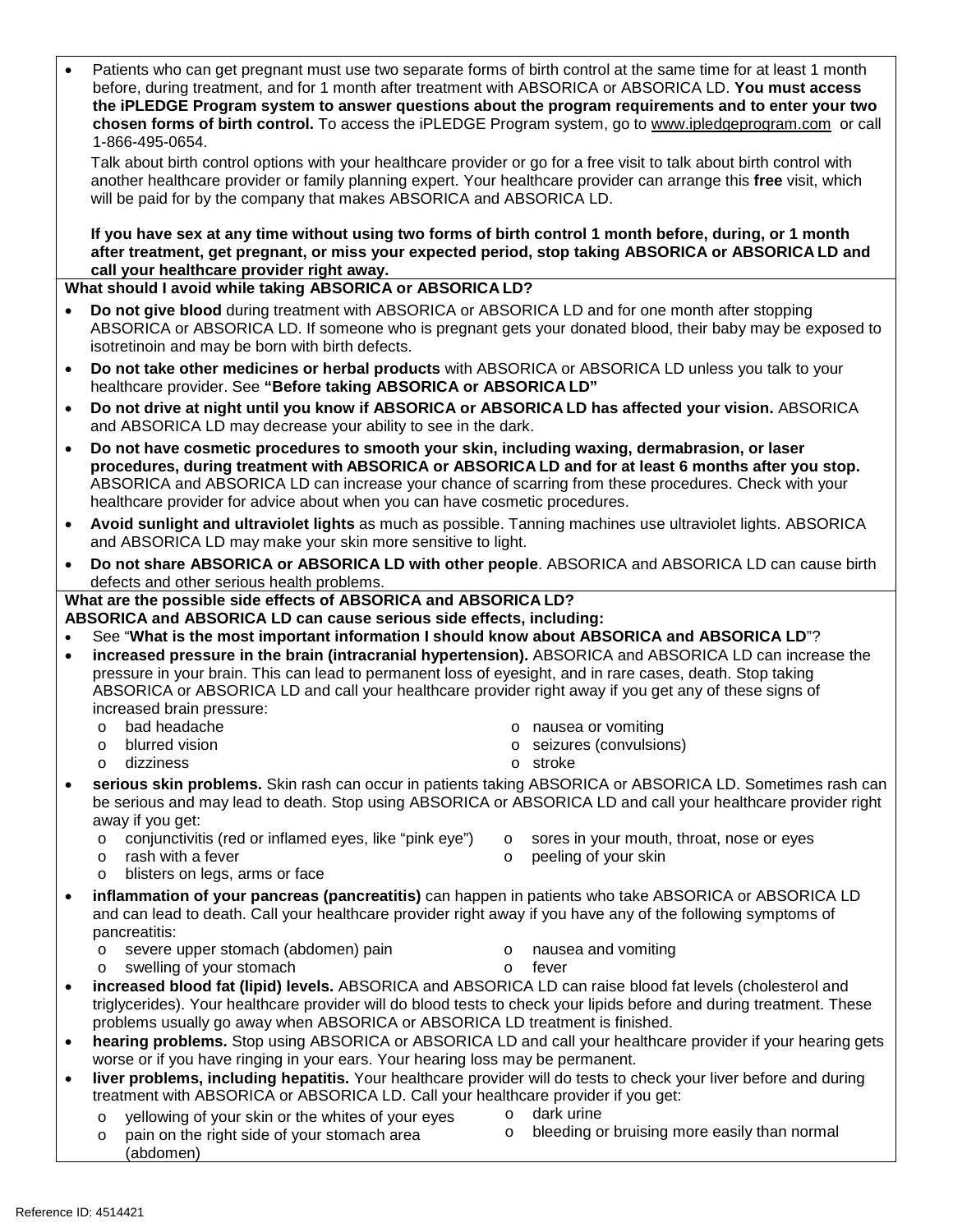## • **inflammation of your digestive tract (inflammatory bowel disease).** Stop taking ABSORICA or ABSORICA LD and call your healthcare provider if you get:

- o severe stomach, chest or bowel pain
- o nausea or vomiting
- o trouble swallowing or painful swallowing
- o new or worsening heartburn
- o diarrhea
- o rectal bleeding

• **bone and muscle problems.** Bone problems include bone pain, softening or thinning (which may lead to fractures). Tell your healthcare provider if you plan hard physical activity during treatment with ABSORICA or ABSORICA LD. Tell your healthcare provider if you get:

- o back pain
- o joint pain or muscle pain

o broken bone. Tell all healthcare providers that you take ABSORICA or ABSORICA LD if you break a bone.

**Stop ABSORICA or ABSORICA LD and call your healthcare provider right away if you have muscle weakness. Muscle weakness with or without pain can be a sign of serious muscle damage.**

ABSORICA and ABSORICA LD may stop long bone growth in teenagers who are still growing.

- **vision problems.** Stop taking ABSORICA or ABSORICA LD and call your healthcare provider right away if you have any vision changes. ABSORICA and ABSORICA LD may affect your ability to see in the dark. This usually goes away after you stop taking ABSORICA or ABSORICA LD, but it may be permanent. Some patients get dry eyes during treatment. If you wear contact lenses, you may have trouble wearing them during and after you stop treatment with ABSORICA or ABSORICA LD.
- **serious allergic reactions.** Stop taking ABSORICA or ABSORICA LD and get emergency medical help right away if you get hives, a swollen face or mouth, or have trouble breathing. Stop taking ABSORICA or ABSORICA LD and call your healthcare provider if you get a fever, rash, or red patches or bruises on your legs.
- **blood sugar problems, including diabetes**. Tell your healthcare provider if you are very thirsty or urinate more than usual.

## **The most common side effects of ABSORICA and ABSORICA LD include:**

• dry lips • dry skin

- headache
- upper respiratory tract infection (common cold)
- 
- chapped lips or swelling of the lips • skin reactions

• dry eyes • joint pain

• back pain

• nose bleeds

- muscle problems
- eye problems, including decreased vision

These are not all of the possible side effects of ABSORICA and ABSORICA LD. Call your doctor for medical advice about side effects. You may report side effects to FDA at 1-800-FDA-1088 or Sun Pharmaceutical Industries, Inc. at 1- 800-818-4555.

### **How should I store ABSORICA and ABSORICA LD?**

Store ABSORICA and ABSORICA LD at room temperature, 68°F to 77°F (20°C to 25°C). Protect from light. **Keep ABSORICA and ABSORICA LD and all medicines out of the reach of children.**

# **General Information about the safe and effective use of ABSORICA and ABSORICA LD**

Medicines are sometimes prescribed for purposes other than those listed in a Medication Guide. Do not use ABSORICA or ABSORICA LD for a condition for which it was not prescribed. Do not give ABSORICA or ABSORICA LD to other people, even if they have the same symptoms that you have. It may harm them. You can ask your healthcare provider or pharmacist for information about ABSORICA and ABSORICA LD that is written for health professionals. You can also call iPLEDGE Program at 1-866-495-0654 or visit [www.ipledgeprogram.com.](http://www.ipledgeprogram.com/)

### **What are the ingredients in ABSORICA and ABSORICA LD?**

### **Active ingredient:** isotretinoin

**Inactive ingredients in ABSORICA:** propyl gallate, sorbitan monooleate, soybean oil and stearoyl polyoxylglycerides. The gelatin capsules contain the following dye systems:

- 10 mg iron oxide (yellow) and titanium dioxide
- 20 mg iron oxide (red), and titanium dioxide
- 25 mg FD&C Blue #1, FD&C Yellow #5*,* FD&C Yellow #6 and titanium dioxide
- 30 mg iron oxide (black, red and yellow) and titanium dioxide
- 35 mg FD&C Blue #2, iron oxide (black, red and yellow) and titanium dioxide
- 40 mg iron oxide (black, red and yellow) and titanium dioxide

**Inactive ingredients in ABSORICA LD:** butylated hydroxy anisole, gelatin, hard gelatin capsule shell, polysorbate 80, and soybean oil. The gelatin capsules contain the following dye systems:

- 8 mg D&C Yellow #10, FD&C Blue #1, FD&C Red #40 and titanium dioxide
- 16 mg FD&C Blue #1, FD&C Red #40, and titanium dioxide
- 20 mg FD&C Blue #1, FD&C Red #40, and titanium dioxide